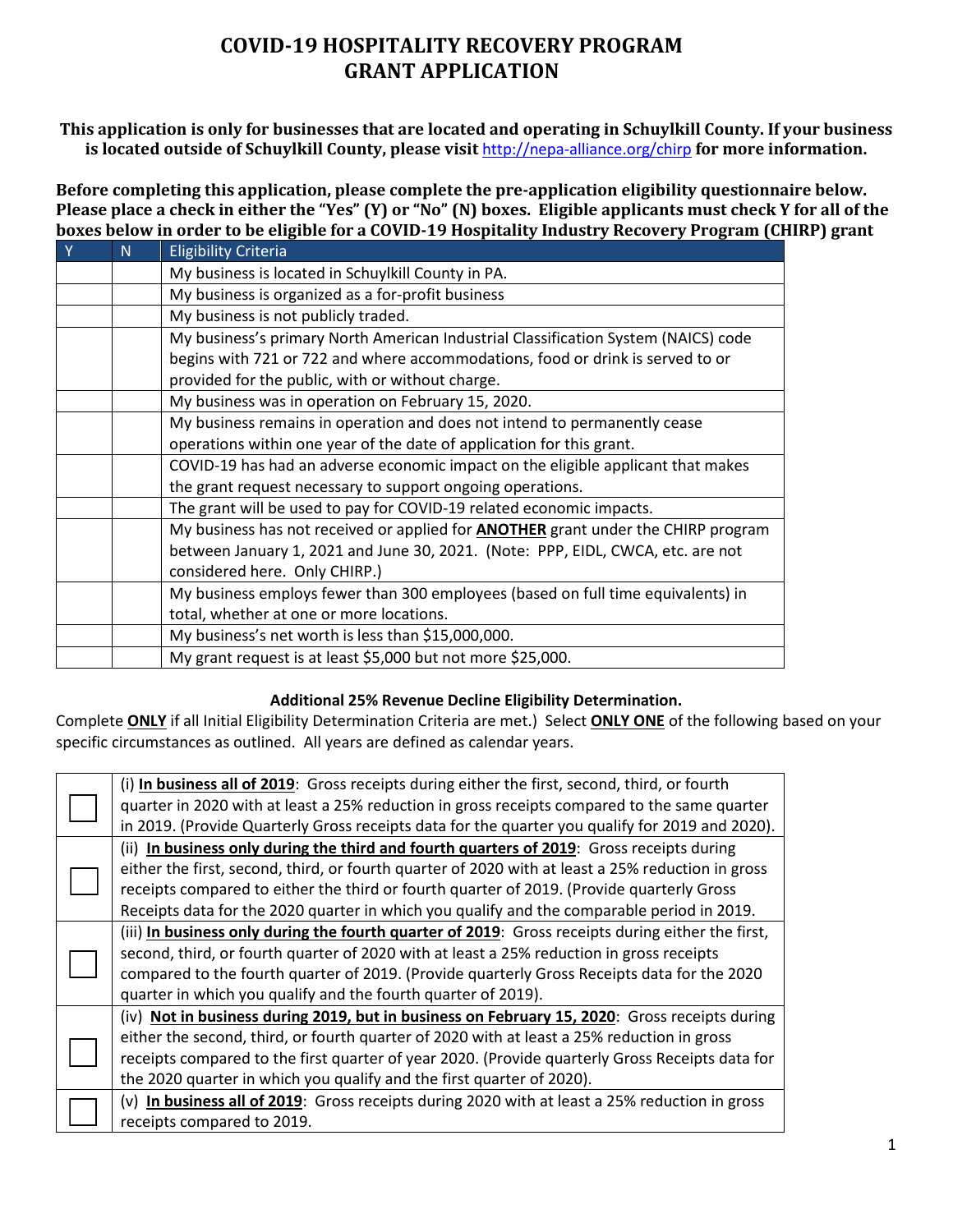(vi) **Change of ownership or control during 2020:** Measure gross receipts reduction during 2020 under (i), (ii), (iii), (iv) or (v) above and indicate which method was used in the column to the left. (In addition to radio button, include a drop down with i-v selections.)

#### **If your business meets all of the above mentioned eligibility critera, please complete the following CHIRP grant application.**

## **To Be Submitted with Your Completed Grant Application**

- 2019 and, if available, 2020 Business Tax Return
- 2019 and 2020 quarterly and annual gross Receipts data.
- 2019 and 2020 income statement, and a year to date income statement.
- Balance Sheet as of December 31, 2020
- Operating expenses for the period March 1, 2020 through date of application

**Please submit this completed application and all above requested items to:** [chirp@nepa-alliance.org.](mailto:chirp@nepa-alliance.org)  **Questions can be directed to Steve Ursich at the above email or call 570-891-4649.**

**In the subject line of your application submission email, please place the county in which your business is located, the name of your business, and the amount of your grant request.** 

# **Company Information**

| Ownership Structure:<br>*Please select one. If your company is a Limited Liability Company, please select how your entity is taxed.<br>either as a Sole Proprietorship, Partnership, or S-Corporation*<br>$\Box$ Sole Proprietorship<br>$\Box$ S Corporation<br>$\square$ Partnership<br>$\Box$ C Corporation<br>$\Box$ Limited Liability Company |                            |  |  |  |
|---------------------------------------------------------------------------------------------------------------------------------------------------------------------------------------------------------------------------------------------------------------------------------------------------------------------------------------------------|----------------------------|--|--|--|
|                                                                                                                                                                                                                                                                                                                                                   | <b>Contact Information</b> |  |  |  |
|                                                                                                                                                                                                                                                                                                                                                   |                            |  |  |  |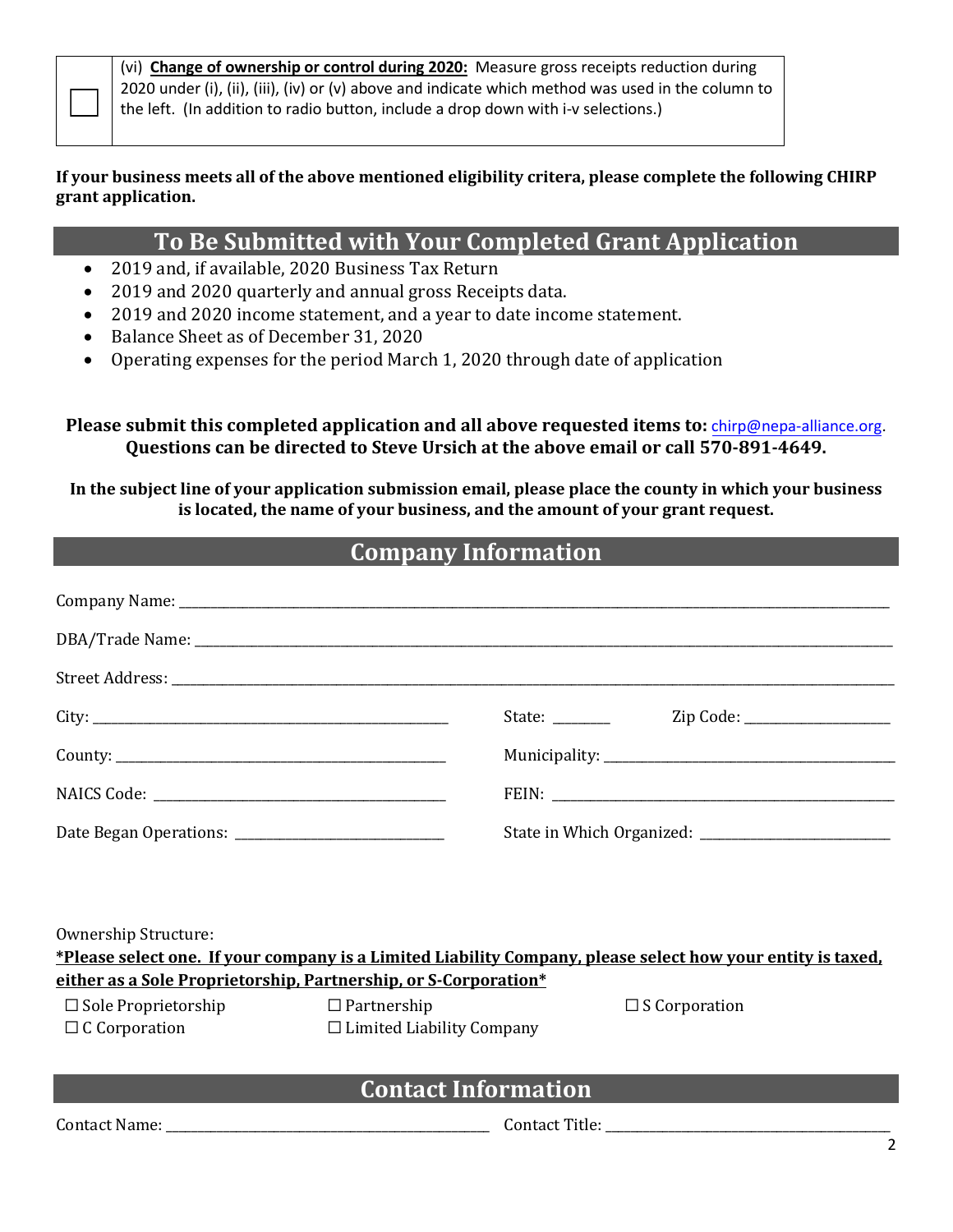| n<br>Ω |  |
|--------|--|
|        |  |

### **Company Profile**

\_\_\_\_\_\_\_\_\_\_\_\_\_\_\_\_\_\_\_\_\_\_\_\_\_\_\_\_\_\_\_\_\_\_\_\_\_\_\_\_\_\_\_\_\_\_\_\_\_\_\_\_\_\_\_\_\_\_\_\_\_\_\_\_\_\_\_\_\_\_\_\_\_\_\_\_\_\_\_\_\_\_\_\_\_\_\_\_\_\_\_\_\_\_\_\_\_\_\_\_\_\_\_\_\_\_\_\_\_\_\_\_\_\_\_\_\_\_\_\_\_\_\_\_\_\_\_\_\_\_\_\_

\_\_\_\_\_\_\_\_\_\_\_\_\_\_\_\_\_\_\_\_\_\_\_\_\_\_\_\_\_\_\_\_\_\_\_\_\_\_\_\_\_\_\_\_\_\_\_\_\_\_\_\_\_\_\_\_\_\_\_\_\_\_\_\_\_\_\_\_\_\_\_\_\_\_\_\_\_\_\_\_\_\_\_\_\_\_\_\_\_\_\_\_\_\_\_\_\_\_\_\_\_\_\_\_\_\_\_\_\_\_\_\_\_\_\_\_\_\_\_\_\_\_\_\_\_\_\_\_\_\_\_\_

\_\_\_\_\_\_\_\_\_\_\_\_\_\_\_\_\_\_\_\_\_\_\_\_\_\_\_\_\_\_\_\_\_\_\_\_\_\_\_\_\_\_\_\_\_\_\_\_\_\_\_\_\_\_\_\_\_\_\_\_\_\_\_\_\_\_\_\_\_\_\_\_\_\_\_\_\_\_\_\_\_\_\_\_\_\_\_\_\_\_\_\_\_\_\_\_\_\_\_\_\_\_\_\_\_\_\_\_\_\_\_\_\_\_\_\_\_\_\_\_\_\_\_\_\_\_\_\_\_\_

Please give a brief history of your business: \_\_\_\_\_\_\_\_\_\_\_\_\_\_\_\_\_\_\_\_\_\_\_\_\_\_\_\_\_\_\_\_\_\_

What products/services does your business provide?

What was your company's total revenue in 2019, as reported on your 2019 business tax return?\_\_\_\_\_\_\_\_\_\_\_\_\_\_\_\_\_\_\_\_\_\_\_\_\_\_\_\_\_\_\_\_\_\_\_\_\_\_\_\_\_\_\_\_\_\_\_\_\_\_\_\_\_\_\_\_\_\_\_\_\_\_\_\_\_\_\_\_\_\_\_\_\_\_\_\_\_\_\_\_\_\_\_\_\_\_\_\_\_\_\_\_\_\_\_\_\_\_\_\_\_\_\_\_\_\_\_\_\_\_\_\_\_\_\_\_\_\_\_\_\_\_

What was your company's total revenue in 2020, as reported on your 2020 business tax return or your business's financial statements?

## **Ownership**

| Name/Title | Social Security # | % of<br>Ownership |      |
|------------|-------------------|-------------------|------|
|            |                   |                   |      |
|            |                   |                   | %    |
|            |                   |                   | $\%$ |
|            |                   |                   | $\%$ |
|            |                   |                   | $\%$ |
|            | Total Ownership   |                   | $\%$ |

### **Grant Request**

The COVID-19 Hospitality Industry Recovery Program (CHIRP) grant is designed to help businesses in the hospitality industry recover revenue that was lost due to the COVID-19 pandemic. Please place the amount of grant funds that you are requesting on the line below, and please submit a copy of your 2019 business tax return, as well as a copy of your business's 2020 profit and loss sheet, so that we can verify that you are eligible for the amount of grant money that you are requesting for your business.

### **Grant Request (applicant can request grants in \$5,000 increments up to \$25,000) \* \$\_\_\_\_\_\_\_\_\_\_\_\_\_\_\_\_\_\_\_\_\_\_\_**

**\*** *State Legislation allowed for a maximum grant amount of \$50,000, however, in order to positively impact the most Schuylkill County businesses this funding will be limited to \$25,000 grants at this time.*

Grant awards may not be used to pay the same eligible operating expenses for which an eligible business received payment, reimbursement or loan forgiveness from any of the following:

- The Coronavirus Aid, Relief, and Economic Security Act, commonly known as the CARES Act (Public Law 116-136, 134 Stat. 281)
- The Consolidated Appropriations Act, 2021 (Public Law 116-260, 134 Stat. 1182)
- The COVID-19 Emergency Supplement to the General Appropriation Act of 2019 (Act 2A of 2020)

You are **not permitted** to use a CHIRP Revenue Recovery grant to pay for expenses that were previously reimbursed with the proceeds of a Paycheck Protection Program loan, Economic Injury Disaster Loan, or any other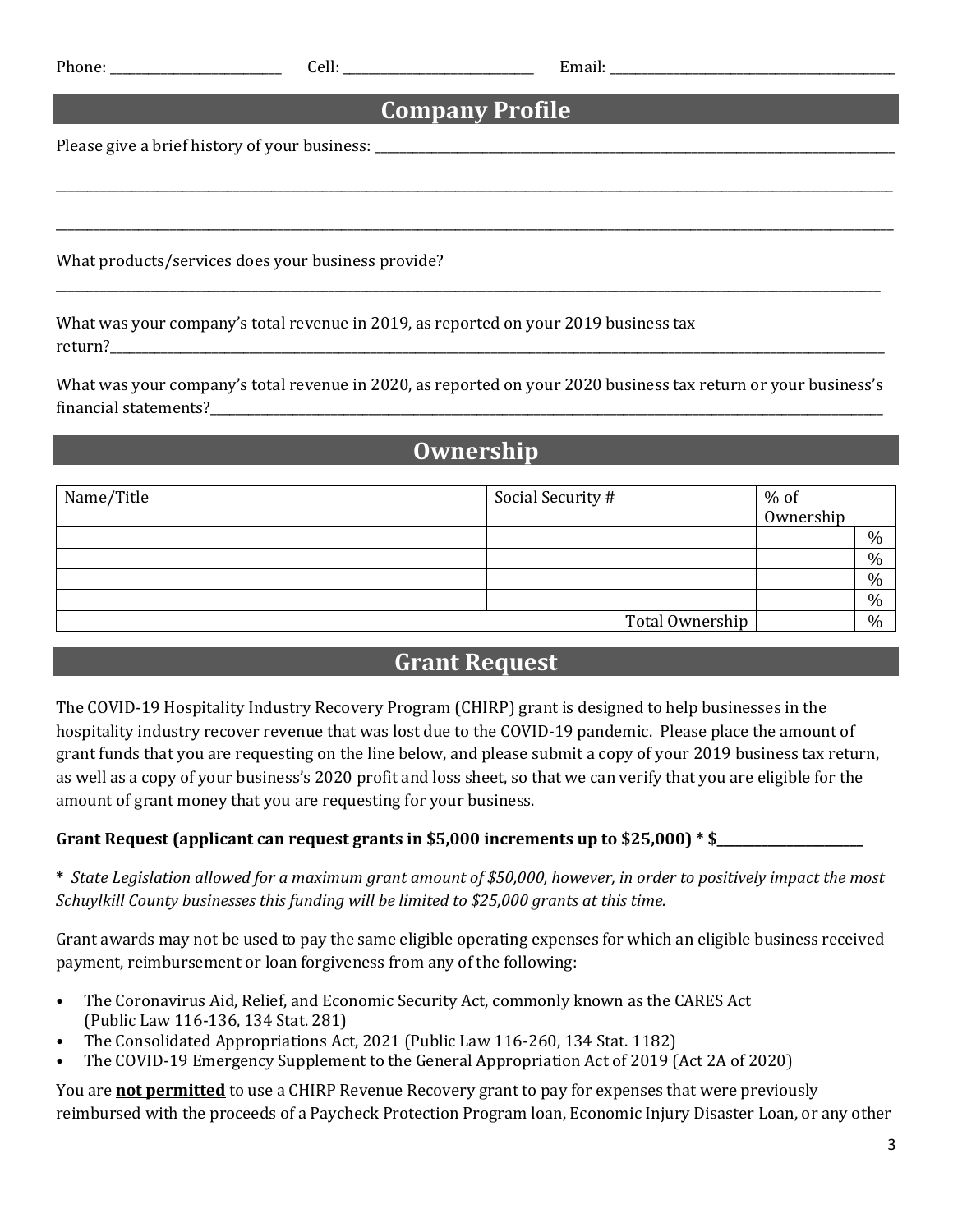| loan/grant program funded via the legislation listed above. Have you applied for or have you received funding |            |                     |
|---------------------------------------------------------------------------------------------------------------|------------|---------------------|
| from any federal, state or county sources?                                                                    | $\Box$ Yes | $\overline{\rm No}$ |

| If yes, please disclose the source of those funds, the date received and the amount (ex: PPP loan, EIDL loan, |  |
|---------------------------------------------------------------------------------------------------------------|--|
| etc)                                                                                                          |  |

In the table below, please list the amount of money from your grant request that you intend to allocate towards the following expense categories. Please make sure that the total amount of money allocated to the following expenses when added together **equals, but does not exceed** the amount of your total grant request

\_\_\_\_\_\_\_\_\_\_\_\_\_\_\_\_\_\_\_\_\_\_\_\_\_\_\_\_\_\_\_\_\_\_\_\_\_\_\_\_\_\_\_\_\_\_\_\_\_\_\_\_\_\_\_\_\_\_\_\_\_\_\_\_\_\_\_\_\_\_\_\_\_\_\_\_\_\_\_\_\_\_\_\_\_\_\_\_\_\_\_\_\_\_\_\_\_\_\_\_\_\_\_\_\_\_\_\_\_\_\_\_\_\_\_\_\_\_\_\_\_\_\_\_\_\_\_\_\_\_\_\_ \_\_\_\_\_\_\_\_\_\_\_\_\_\_\_\_\_\_\_\_\_\_\_\_\_\_\_\_\_\_\_\_\_\_\_\_\_\_\_\_\_\_\_\_\_\_\_\_\_\_\_\_\_\_\_\_\_\_\_\_\_\_\_\_\_\_\_\_\_\_\_\_\_\_\_\_\_\_\_\_\_\_\_\_\_\_\_\_\_\_\_\_\_\_\_\_\_\_\_\_\_\_\_\_\_\_\_\_\_\_\_\_\_\_\_\_\_\_\_\_\_\_\_\_\_\_\_\_\_\_\_\_

| Revenue Recovery \$        |                        |
|----------------------------|------------------------|
|                            |                        |
| Other Operating Expense \$ | Contractor Expenses \$ |

### **COVID-19 Impact on Business**

\_\_\_\_\_\_\_\_\_\_\_\_\_\_\_\_\_\_\_\_\_\_\_\_\_\_\_\_\_\_\_\_\_\_\_\_\_\_\_\_\_\_\_\_\_\_\_\_\_\_\_\_\_\_\_\_\_\_\_\_\_\_\_\_\_\_\_\_\_\_\_\_\_\_\_\_\_\_\_\_\_\_\_\_\_\_\_\_\_\_\_\_\_\_\_\_\_\_\_\_\_\_\_\_\_\_\_\_\_\_\_\_\_\_\_\_\_\_\_\_\_\_\_\_\_\_\_\_\_\_\_\_ \_\_\_\_\_\_\_\_\_\_\_\_\_\_\_\_\_\_\_\_\_\_\_\_\_\_\_\_\_\_\_\_\_\_\_\_\_\_\_\_\_\_\_\_\_\_\_\_\_\_\_\_\_\_\_\_\_\_\_\_\_\_\_\_\_\_\_\_\_\_\_\_\_\_\_\_\_\_\_\_\_\_\_\_\_\_\_\_\_\_\_\_\_\_\_\_\_\_\_\_\_\_\_\_\_\_\_\_\_\_\_\_\_\_\_\_\_\_\_\_\_\_\_\_\_\_\_\_\_\_\_\_ \_\_\_\_\_\_\_\_\_\_\_\_\_\_\_\_\_\_\_\_\_\_\_\_\_\_\_\_\_\_\_\_\_\_\_\_\_\_\_\_\_\_\_\_\_\_\_\_\_\_\_\_\_\_\_\_\_\_\_\_\_\_\_\_\_\_\_\_\_\_\_\_\_\_\_\_\_\_\_\_\_\_\_\_\_\_\_\_\_\_\_\_\_\_\_\_\_\_\_\_\_\_\_\_\_\_\_\_\_\_\_\_\_\_\_\_\_\_\_\_\_\_\_\_\_\_\_\_\_\_\_\_

Brief description whether or not your business temporarily closed operations due to the COVID-19 pandemic including date the closure started and date operations resumed:

Brief description of the adverse financial impact caused to date by COVID-19 pandemic:

### \_\_\_\_\_\_\_\_\_\_\_\_\_\_\_\_\_\_\_\_\_\_\_\_\_\_\_\_\_\_\_\_\_\_\_\_\_\_\_\_\_\_\_\_\_\_\_\_\_\_\_\_\_\_\_\_\_\_\_\_\_\_\_\_\_\_\_\_\_\_\_\_\_\_\_\_\_\_\_\_\_\_\_\_\_\_\_\_\_\_\_\_\_\_\_\_\_\_\_\_\_\_\_\_\_\_\_\_\_\_\_\_\_\_\_\_\_\_\_\_\_\_\_\_\_\_\_\_\_\_\_\_ **Legal Notices**

\_\_\_\_\_\_\_\_\_\_\_\_\_\_\_\_\_\_\_\_\_\_\_\_\_\_\_\_\_\_\_\_\_\_\_\_\_\_\_\_\_\_\_\_\_\_\_\_\_\_\_\_\_\_\_\_\_\_\_\_\_\_\_\_\_\_\_\_\_\_\_\_\_\_\_\_\_\_\_\_\_\_\_\_\_\_\_\_\_\_\_\_\_\_\_\_\_\_\_\_\_\_\_\_\_\_\_\_\_\_\_\_\_\_\_\_\_\_\_\_\_\_\_\_\_\_\_\_\_\_\_\_

### **NOTICE TO APPLICANTS:**

As consideration for any Management and Technical Assistance that may be requested, I/We waive all claims against NEPA Alliance and its consultants.

I/We give the assurance that we will comply with Sections 112 and 113 of Volume 13 of the Code of Federal Regulations. These Code Sections prohibit discrimination on grounds of race, color, sex, religion, marital status, handicap, age or national origin by recipients of federal financial assistance and require appropriate report and access to books and records. These requirements are applicable to anyone who buys or takes control of the business. I/We realize that if I/We do not comply with these nondiscrimination requirements, SPC can terminate my/our grant.

I/We give the assurance that our business is not currently under citation for pollution violations and that in the future it will meet all applicable anti-pollution standards.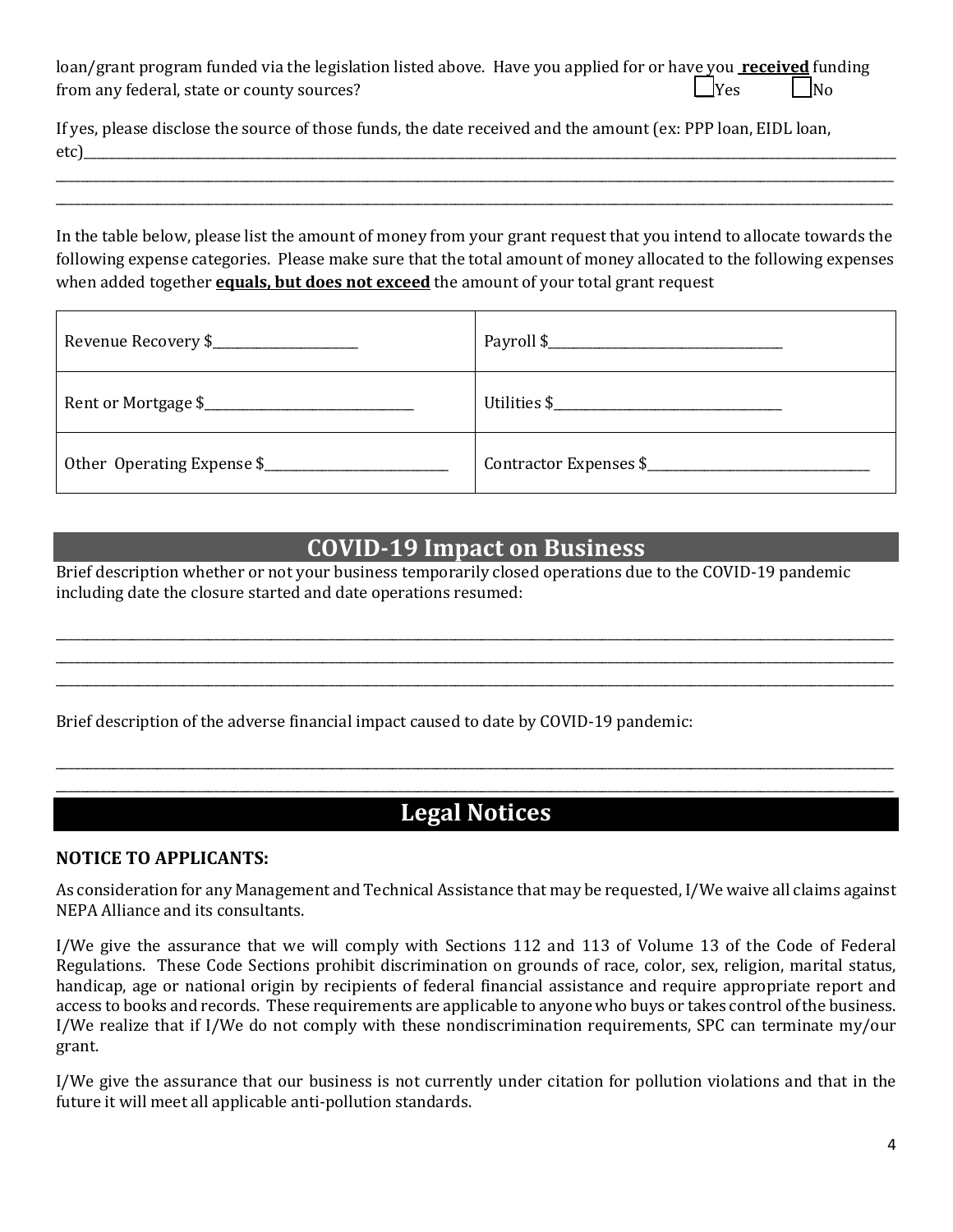Authority to Collect Personal Information – This information is provided pursuant to Public Law 93-579 (Privacy Act of 1974).

Effects of Nondisclosure – Omission of an item means your application might not receive full consideration.

Agreement of Non-employment of NEPA Alliance Personnel – I/We agree that if SPC approves this grant application, I/We will not, for at least one year, hire as an employee or consultant anyone that was employed by NEPA Alliance during the one-year period prior to the disbursement of the grant.

# **Confidentiality**

Because NEPA Alliance is a public agency, their meetings are open to the general public. Therefore, certain information about your project may be released to the public through the newspaper, radio or social media. This includes, but is not limited to, use of funds, funding source and grant amount. NEPA Alliance cannot control what other parties choose to report about your project. Press releases directly from NEPA Alliance generally only include general information about the company, funding source and amount, use of funds and jobs to be created and/or retained.

I certify that the above information is true and accurate.

| Applicant Signature: _ |        | Date: |
|------------------------|--------|-------|
| Print Name:            | Title: |       |

NEPA Alliance reserves the right to accept or reject any or all applications submitted on this application contingent upon available funding sources and respective applicant eligibility.